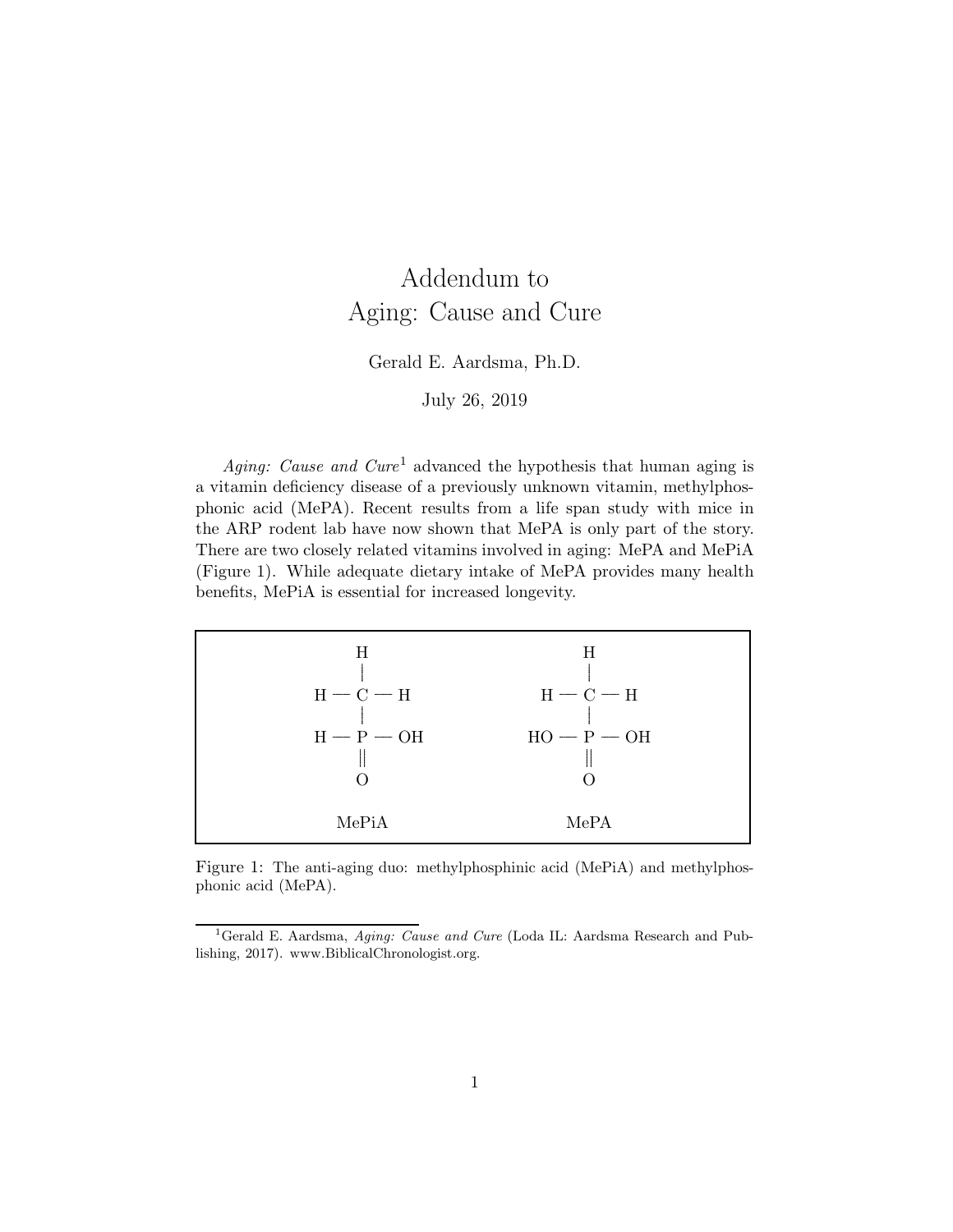## 1 The Life Span Experiment

As discussed in Aging: Cause and Cure, methylphosphine gas (MeP) released into the atmosphere may be oxidized to methylphosphine oxide (MePO), which may be oxidized to methylphosphinic acid (MePiA), which may be oxidized to the stable end product methylphosphonic acid (MePA). As both MePiA and MePA are highly water soluble, they will leave the atmosphere together in rainfall, making them available to the human diet in drinking water from natural water sources such as rivers and lakes.

I was aware, when I first began to investigate atmospheric products of MeP back in 2014, that it was possible that either MePiA or MePA or both together might function in an anti-aging vitamin capacity. Ultimately, I launched a life span experiment with laboratory mice comparing MePA and MePiA at high daily intakes to help choose between these three options. At 24.7 weeks of age (0.48 years of age), a batch of 72, same age, female, ICR mice was randomly divided into two groups of 36 mice each and treatments were begun. One group was treated with 0.1 g MePA per liter in their drinking water and the other group was treated with 0.1 g MePiA per liter in their drinking water.

As I set about to write *Aging: Cause and Cure*, the state of this experiment looked as shown in Figure 2. The mice were just over a year old by that time, and they had been treated with MePA/MePiA for about six months. None of the MePA treated mice had died up to that point. In sharp contrast, more than a quarter of the MePiA treated mice had died. Relative to previous batches of similar mice raised over the course of nearly two decades in the ARP rodent lab, the MePA mice were doing unusually well and the MePiA mice were doing unusually poorly. It appeared, in fact, that MePiA was toxic to the mice. This seemed to settle the matter in favor of MePA being the sole anti-aging vitamin. Water-soluble vitamins are notoriously very low in toxicity. If MePiA was toxic at relatively low levels of intake, then it could not be a vitamin. This choice is embedded in  $A\text{q}$ ing: Cause and Cure<sup>2</sup>

I kept the treatments going for another year, despite this negative result with MePiA. At 110 weeks (2.1 years) of age, roughly half of all of the mice had died. While the juvenile die-off of MePiA mice had ameliorated, MePA survival had consistently outperformed MePiA survival. There seemed no point in carrying the experiment further and the treatment regimen the mice

<sup>&</sup>lt;sup>2</sup>Gerald E. Aardsma, Aging: Cause and Cure (Loda IL: Aardsma Research and Publishing, 2017), page 75. www.BiblicalChronologist.org.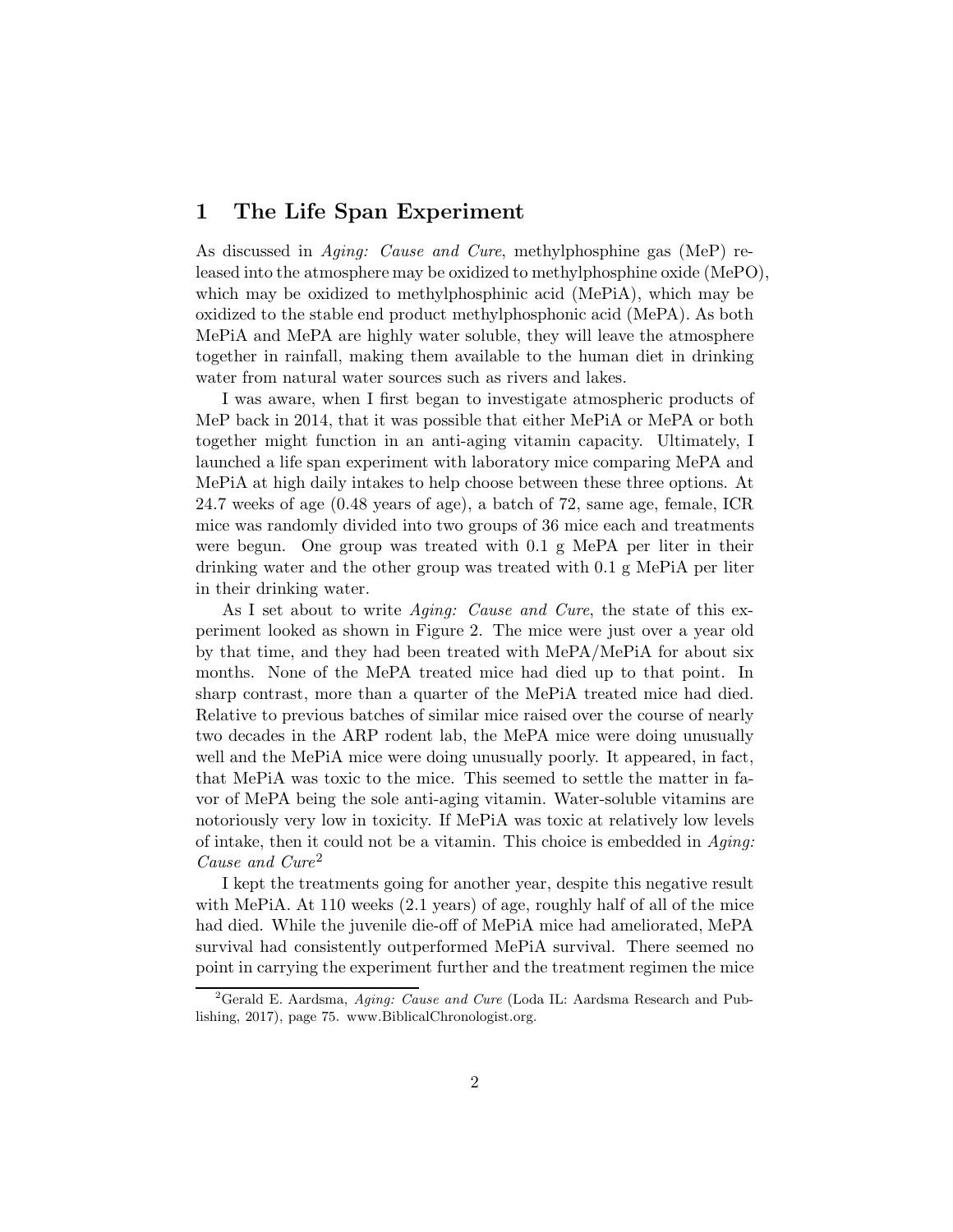

Figure 2: Survivorship curves of ICR (Harlan) female mice as of late June 2017.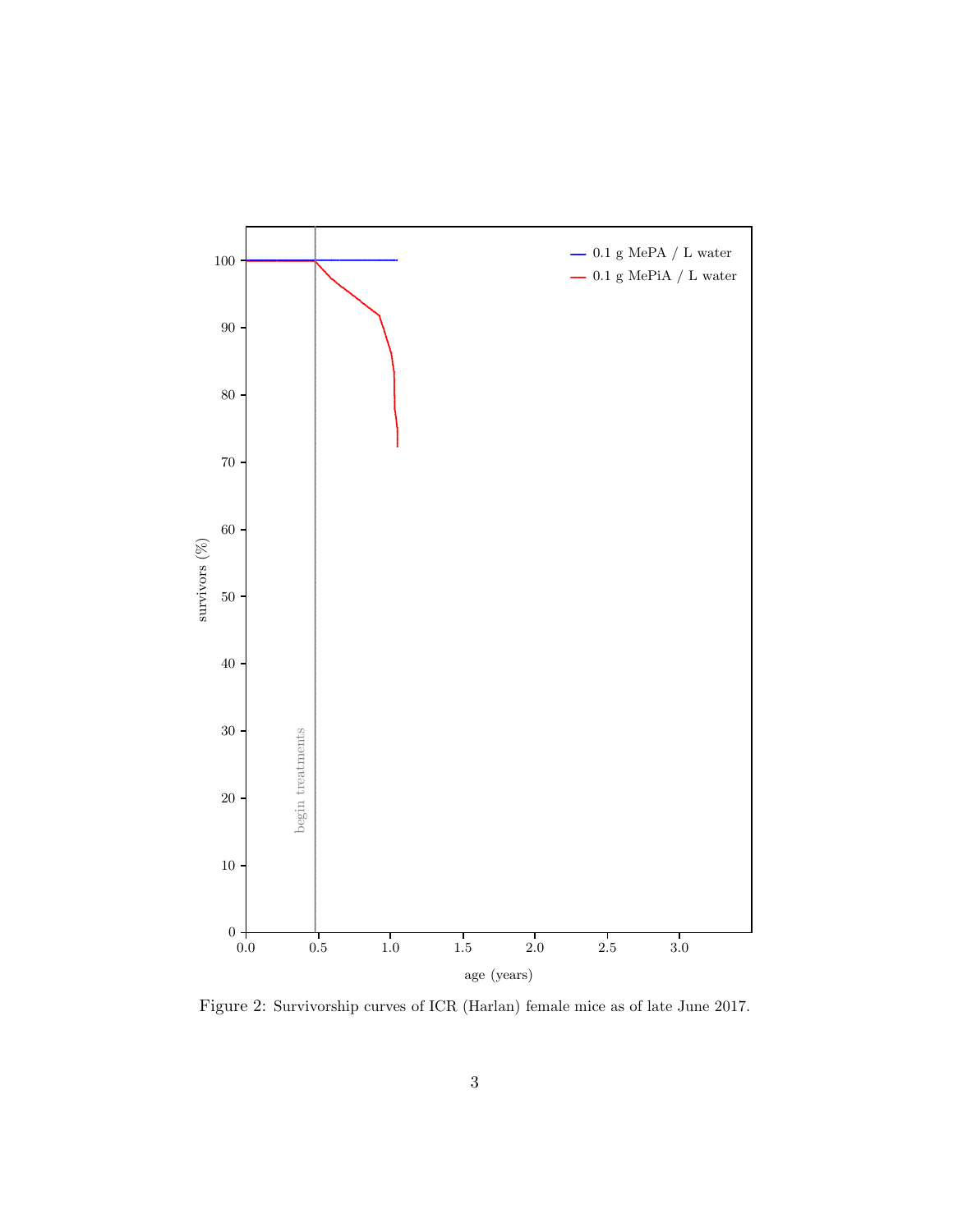had been on for over a year and a half was suspended. I expected all of the mice to be dead before another year had passed.

As a research technician was primarily responsible for mouse husbandry, I did not concern myself with these mice any further until a few weeks ago. At that point, with only three of the original 72 mice surviving, I happened to notice something which caught my attention. Two of the surviving mice looked to be very aged mice, as expected, but the third mouse looked younger than expected. This was not easy to explain. The best immediate idea was that someone had accidentally moved a younger mouse to the wrong cage at some point in the past. But, while this would ordinarily have been very hard to do, in this instance it had been simply impossible to do. Having concluded months previously that mice were unresponsive to what I then thought was the sole anti-aging vitamin, MePA,<sup>3</sup> I had decided to shut down the rodent lab. The batch of 72 mice used in this experiment had been the last batch of mice to enter the lab. They had entered the lab as weanlings. They were the youngest mice in the lab, and they were all of the same age. There had at no point been any younger mice available to accidentally put in the wrong cage. It appeared that this one mouse was, in fact, physiologically younger than her chronological age—that she had experienced anti-aging life lengthening.

The two elderly-looking mice have now both died. The younger-looking mouse is still alive. She is the last mouse in the rodent lab at present, and she is, in fact, the oldest mouse the lab has produced in its nearly two decades of operation.

The survival curves for the 72 mice as they presently appear are shown in Figure 3. Contrary to expectation, the percentage of survivors in the group of MePiA treated mice ended up surpassing the percentage of survivors in the group of MePA treated mice. More importantly from the perspective of aging research,<sup>4</sup> the maximum life span for the MePiA mice is greater than the maximum life span for the MePA mice. Taken at face value, this shows life lengthening of the MePiA mice (including the two elderly-looking mice and the younger-looking mouse) relative to the MePA mice.

 ${}^{3}$ Gerald E. Aardsma, Aging: Cause and Cure (Loda IL: Aardsma Research and Publishing, 2017), pages 91–94. www.BiblicalChronologist.org.

 $4$ Denham Harman, "The biologic clock: the mitochondria?," Journal of the American Geriatrics Society 20 (1972): 145–147.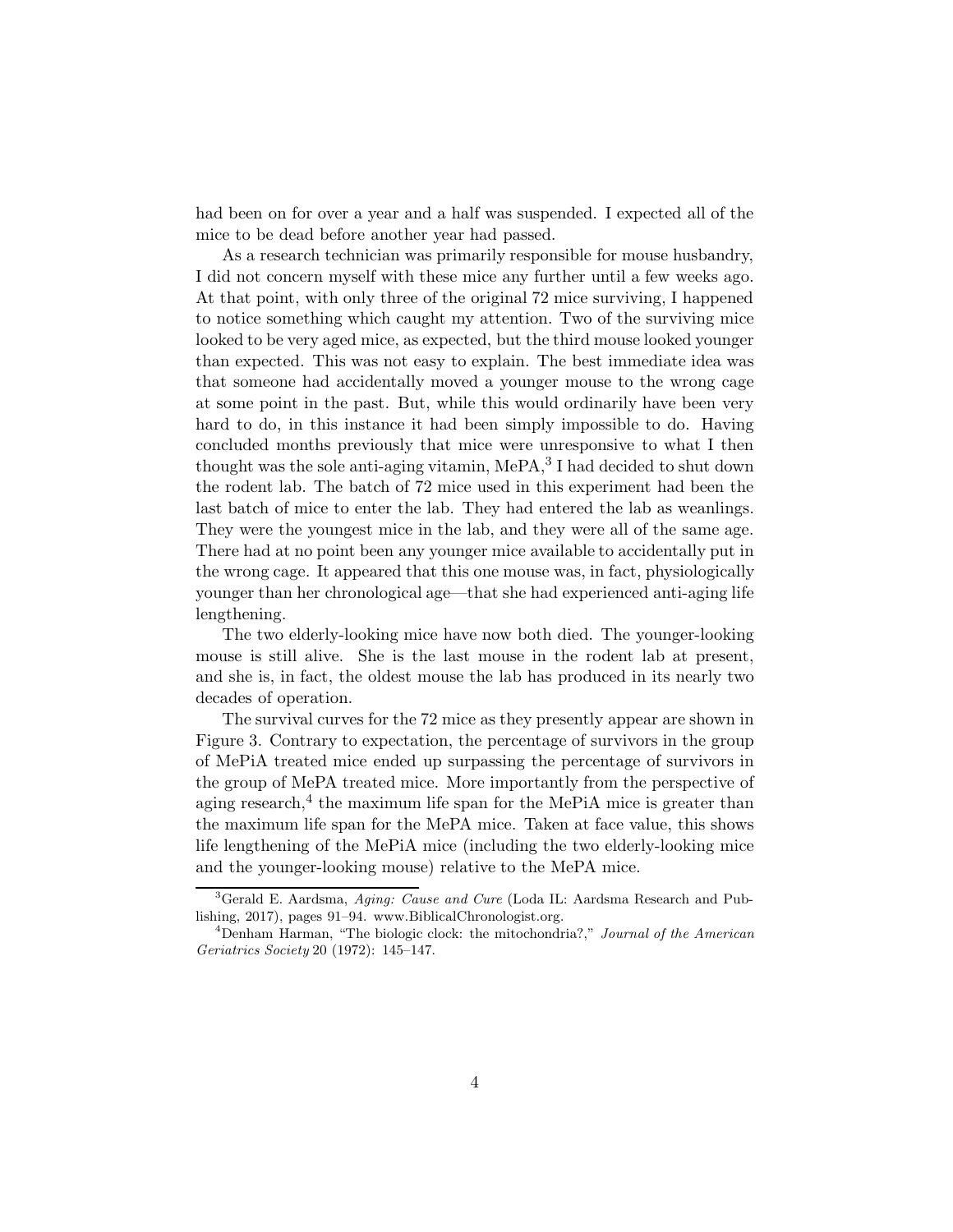

Figure 3: Survivorship curves of ICR (Harlan) female mice at present.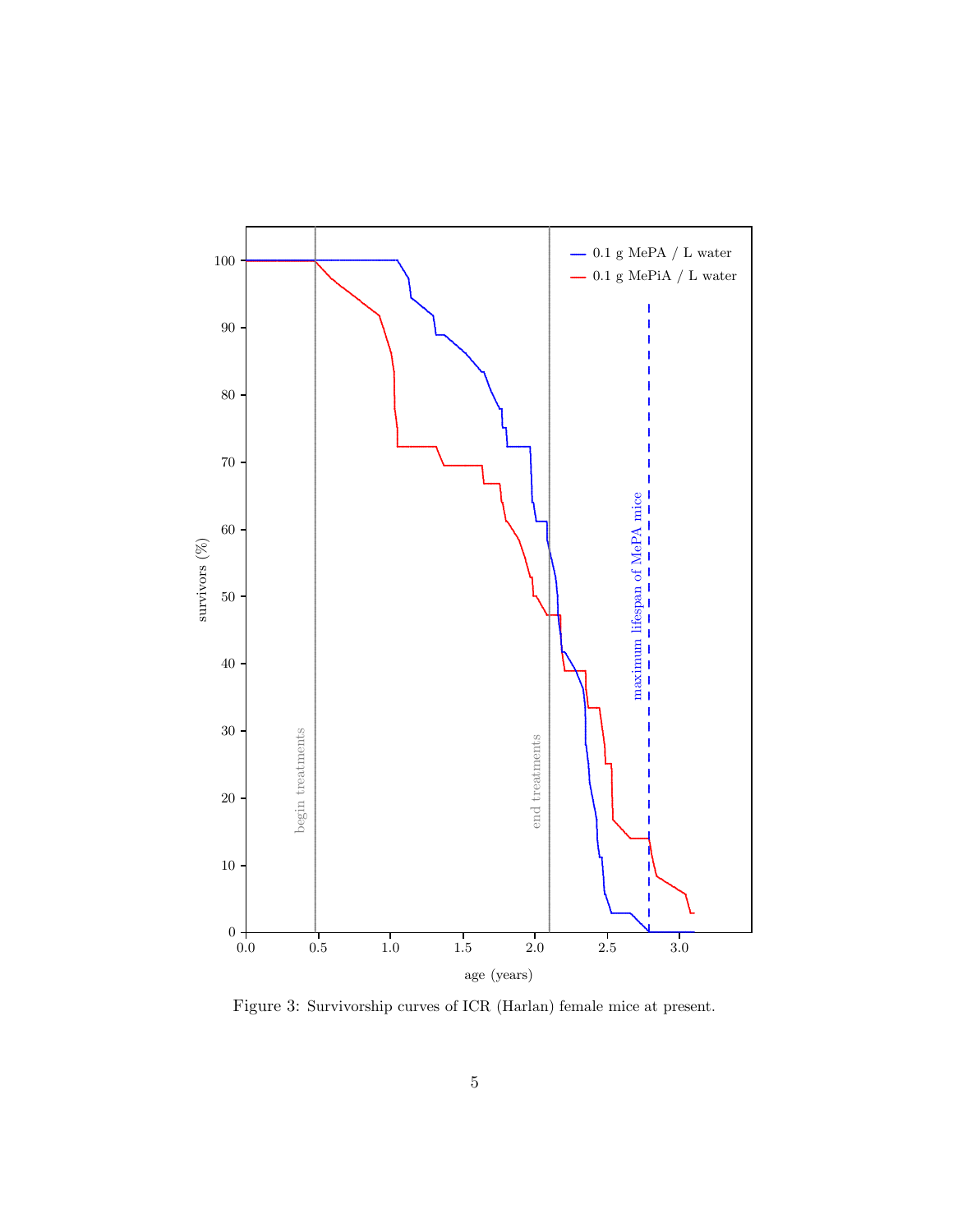# 2 Is it Real?

Extension of maximum life span is extremely difficult to achieve. On the global research scene, only a very few interventions, such as calorie restricted diets, have succeeded in demonstrating an extension of maximum life span in mice. Though my aging research has attempted to demonstrate life lengthening for multiple decades with many hundreds of experimental animals gerbils, fruit flies, vinegar worms, mice, and rats—this is the first time any evidence of increased maximum life span has been seen in my research. If it is real—if MePiA is indeed capable of extending the maximum life span of mice—then it is a major discovery.

Is this observed life-lengthening real, or is it just a statistical fluctuation? To answer this question, I added to the graph all of the data my lab has ever produced using batches of same age, weanling, female, ICR mice. There have been three additional batches in this category spanning nearly two decades. These batches had been subjected to a variety of treatments back in their day, intended to induce life lengthening (all of which had uniformly not succeeded in doing so). Figure 4 shows that the survival curve for the MePA mice of batch 4 is similar to the older three batches while the survival curve of the MePiA mice is clearly different. MePiA treatment does indeed appear to have extended the maximum life span for these mice.

## 3 Toxicity

This conclusion is at odds with the conclusion that MePiA is toxic to mice that was drawn two years ago from the juvenile portion of the survival curve. The toxicity conclusion obviously warrants further scrutiny.

Upon detailed investigation of the early data, I found that the juvenile die-off seen in the data was dominated almost exclusively by a single cage of mice. The mice were housed in large cages, nine mice per cage. By the end of the juvenile die-off, only three mice remained in this one cage. The other three MePiA cages had six, eight, and nine survivors at this stage. This is not an impossible distribution of deaths due to toxicity, but it is improbable. In hindsight, the die-off seems more likely to have been a treatment-unrelated random event, possibly due to an infectious agent or to an overly-aggressive mouse in the depleted cage. This is supported by a subsequent, brief (14 weeks) treatment of another batch of mice (33 treated and 33 untreated) at ten times the dose (i.e., 1 g MePiA per liter) which gave no signs of toxicity. By the end of the 14 weeks, 1 treated mouse had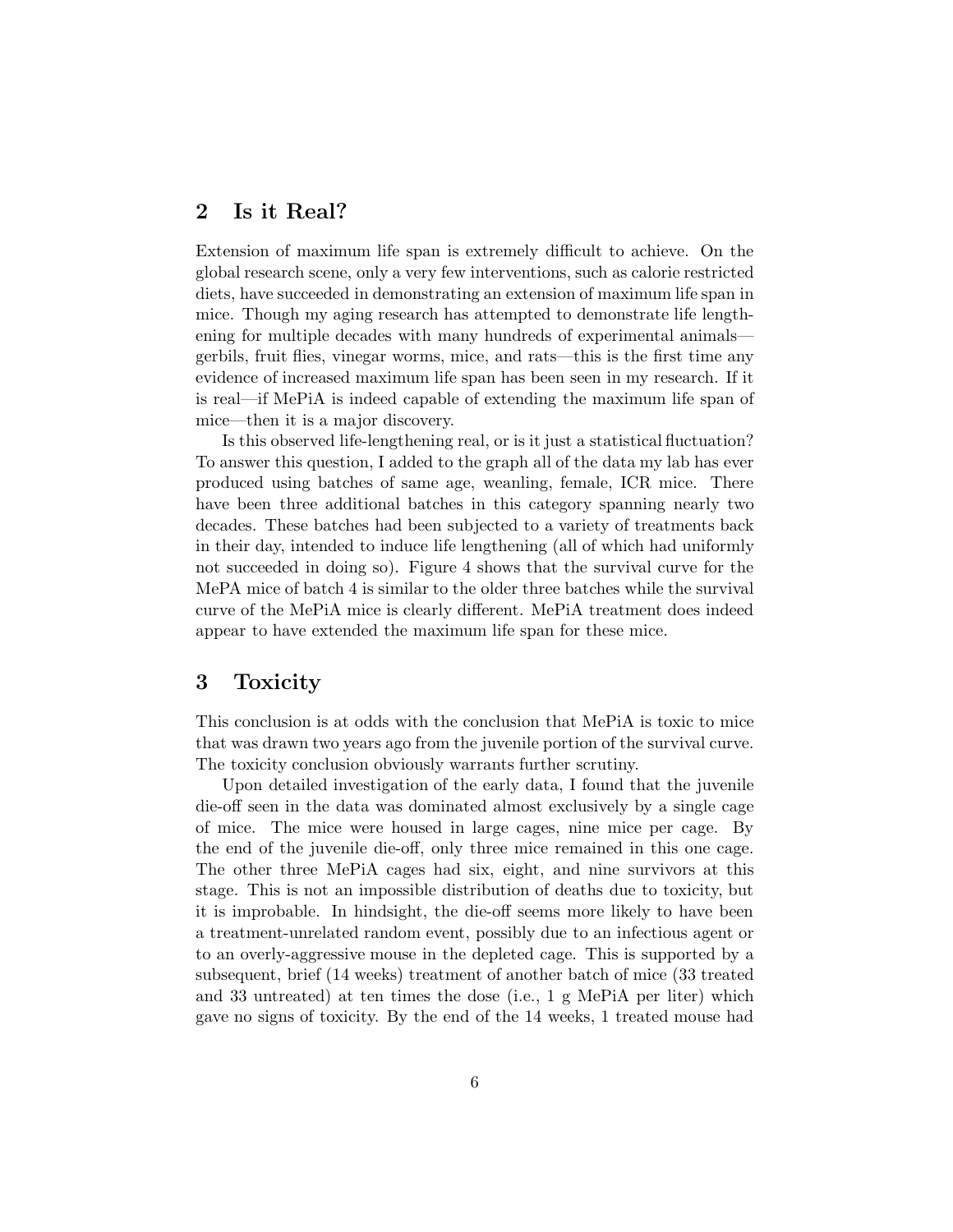

Figure 4: Survivorship curves of all ICR (Harlan) female weanling mice for the  ${\rm ARP}$  rodent lab.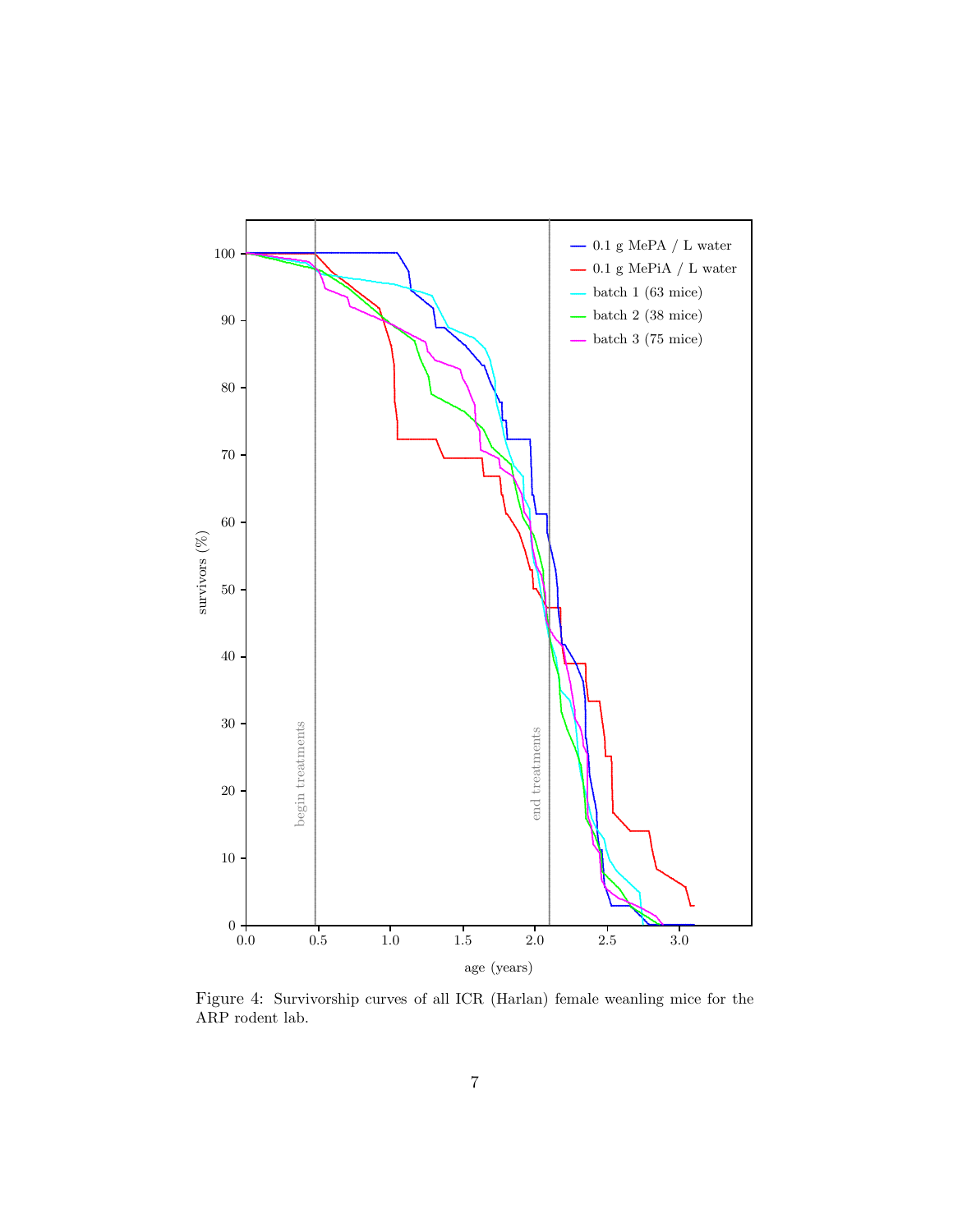died and 2 untreated mice had died.

When all mice from the depleted, infected(?) cage are excluded from the dataset, Figure 5 results. While both Figure 4 and Figure 5 show an extension of maximum life span for mice receiving MePiA, the Figure 5 graph probably displays the action of MePiA on these mice more accurately than the Figure 4 graph, so I will use it from this point on.

#### 4 Why Two States of Physiological Agedness?

Now the question needs to be answered of why two of the three surviving, long-lived, MePiA treated mice appeared to be very elderly while the third appeared to be somewhat younger. Since these three mice were all on the same treatment, why did they not all show the same apparent physiological agedness?

There are two possibilities. The first is that the two elderly-looking mice may have been dying of an unidentified wasting disease which gave them a particularly haggard appearance not due to physiological agedness. In support of this possibility is the fact that the two elderly-looking mice were raised together in the same cage, separate from the younger-looking mouse. Against this possibility is the fact that this elderly appearance has been characteristic of the relatively few long-lived, last-surviving mice I have observed in the ARP rodent lab, while it has not been seen with the relatively many mice dying at younger ages. This elderly appearance seems, in fact, to be uniquely diagnostic of advanced physiological age.

The second possibility is that, though all of these mice were of the same chronological age, the two elderly-looking mice were actually physiologically older than the younger-looking mouse. If this possibility is the true explanation, then two modes of action of the MePiA treatment are implied: a passive (diffusive) mode of action and an active (genetically programmed) mode of action for MePiA. The passive mode would always be in operation for all mice. The active mode would only be in operation if the genetics supporting it were intact.

In support of this second possibility is the fact that MePiA has not been environmentally available for the past  $5500 \text{ years}$ .<sup>5</sup> In consequence, there has been no selective pressure maintaining the genetically assisted mode for these thousands of years. Given the short generation time of mice, it is possible that the genetics needed for this mode to function might easily be missing or impaired for many modern mice. The more youthful appearance

 ${}^{5}$ Gerald E. Aardsma, Aging: Cause and Cure (Loda IL: Aardsma Research and Publishing, 2017). www.BiblicalChronologist.org.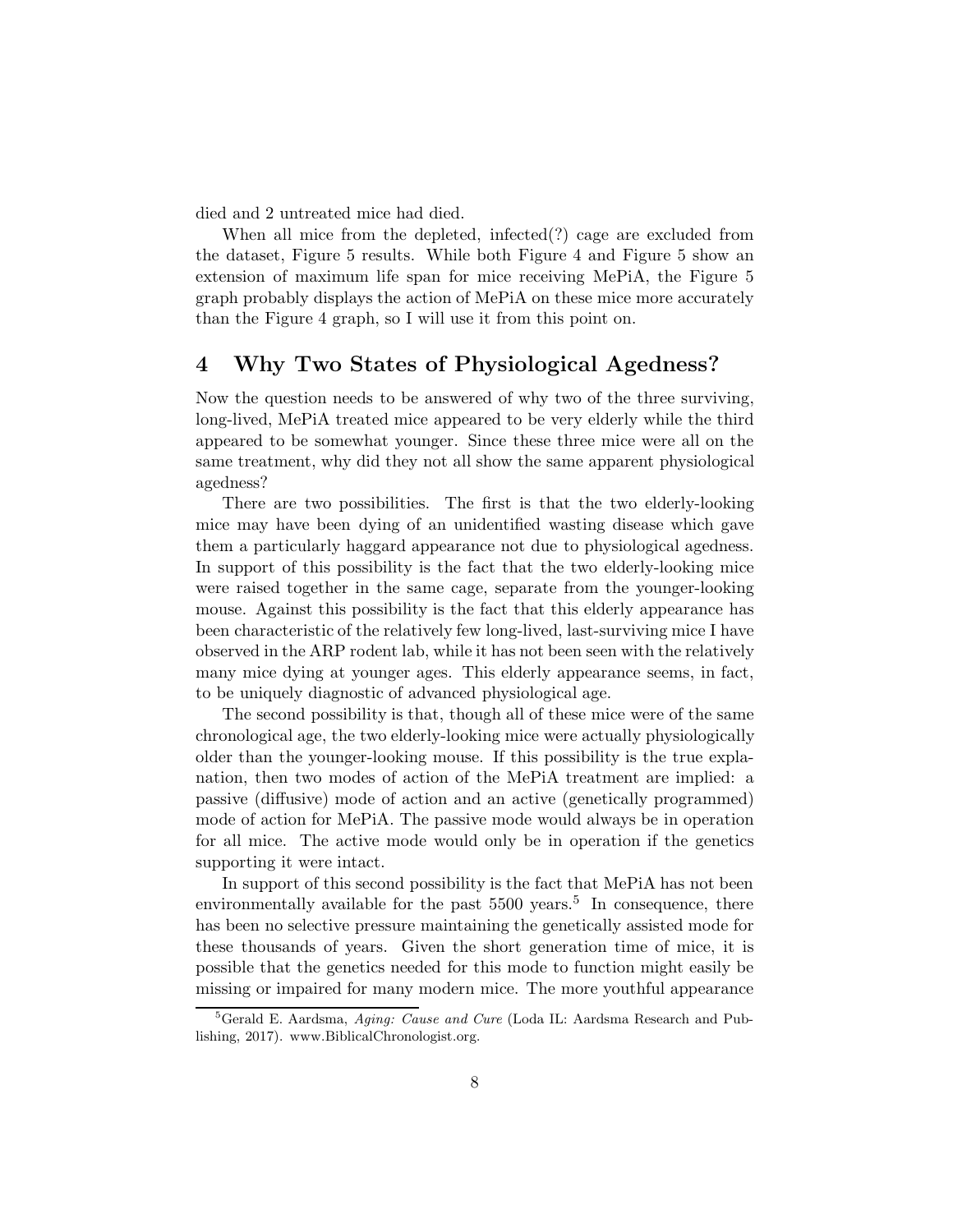

Figure 5: Survivorship curves of all ICR (Harlan) female weanling mice for the ARP rodent lab, with the depleted, infected(?) cage excluded.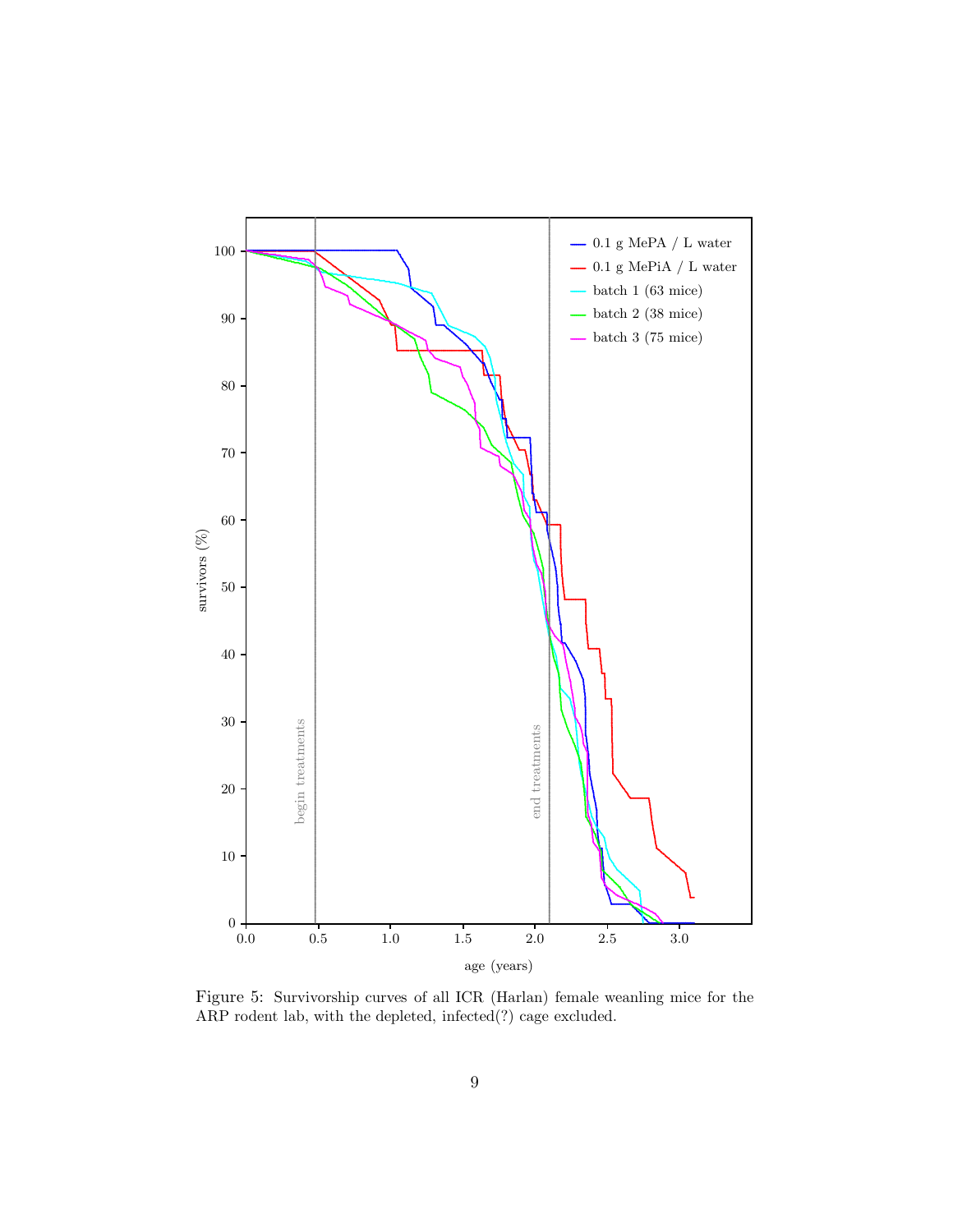of the surviving mouse might result from this one mouse possessing MePiAhandling genetics (either by retention or by back-mutation) which the two elderly-looking mice did not possess.

If this second possibility is correct, then most of the life-lengthening displayed for mice older than two years in Figure 5 may be due to the passive mode of action. If so, then both the high treatment dose and the long duration of treatment which were used in this experiment were likely essential for obtaining the observed life-lengthening signal of the overall group. Meanwhile, the lone surviving mouse, in contrast, may have yielded an observable extension of maximum life span even at a significantly lower dose. A further implication in this second possibility is that this surviving mouse may go on living for many more weeks.

Regardless, the conclusion that supplementation with MePiA lengthens life spans of mice is robust. It does not rest on the observation of two distinct physiological states, nor does it rest on the ultimate fate of the surviving mouse. It rests on the empirical evidence of Figure 5 showing that a minimum of 50% of the MePiA mice lived longer than they would have without MePiA.

#### 5 Theory

The postulate of passive and active modes of action, coupled with the ease with which MePiA may be oxidized, invokes Denham Harman's free radical theory of aging, in its final, mitochondrial form<sup>6</sup> as the fundamental explanation of the Figure 5 results.

Harman postulated that aging was due to accumulation of biomolecular damage due to free radicals (often called reactive oxygen species [ROS] in biological contexts) generated during normal cell metabolism. A strategy to limit damage due to free radicals is to make antioxidants (i.e., easily oxidized compounds) available to the cells. The antioxidants will then be on hand to "soak up" free radicals and thereby keep them from reacting destructively with cellular biomolecules.

Harman found that the average life span of mice could be increased by administering large daily intakes of select antioxidants to the mice. This corroborated the basic idea of free radical damage as a cause of aging. However, somewhat surprisingly, Harman found that maximum life spans of mice could not be increased in this way.

 $6$ Denham Harman, "The biologic clock: the mitochondria?," Journal of the American Geriatrics Society 20 (1972): 145–147.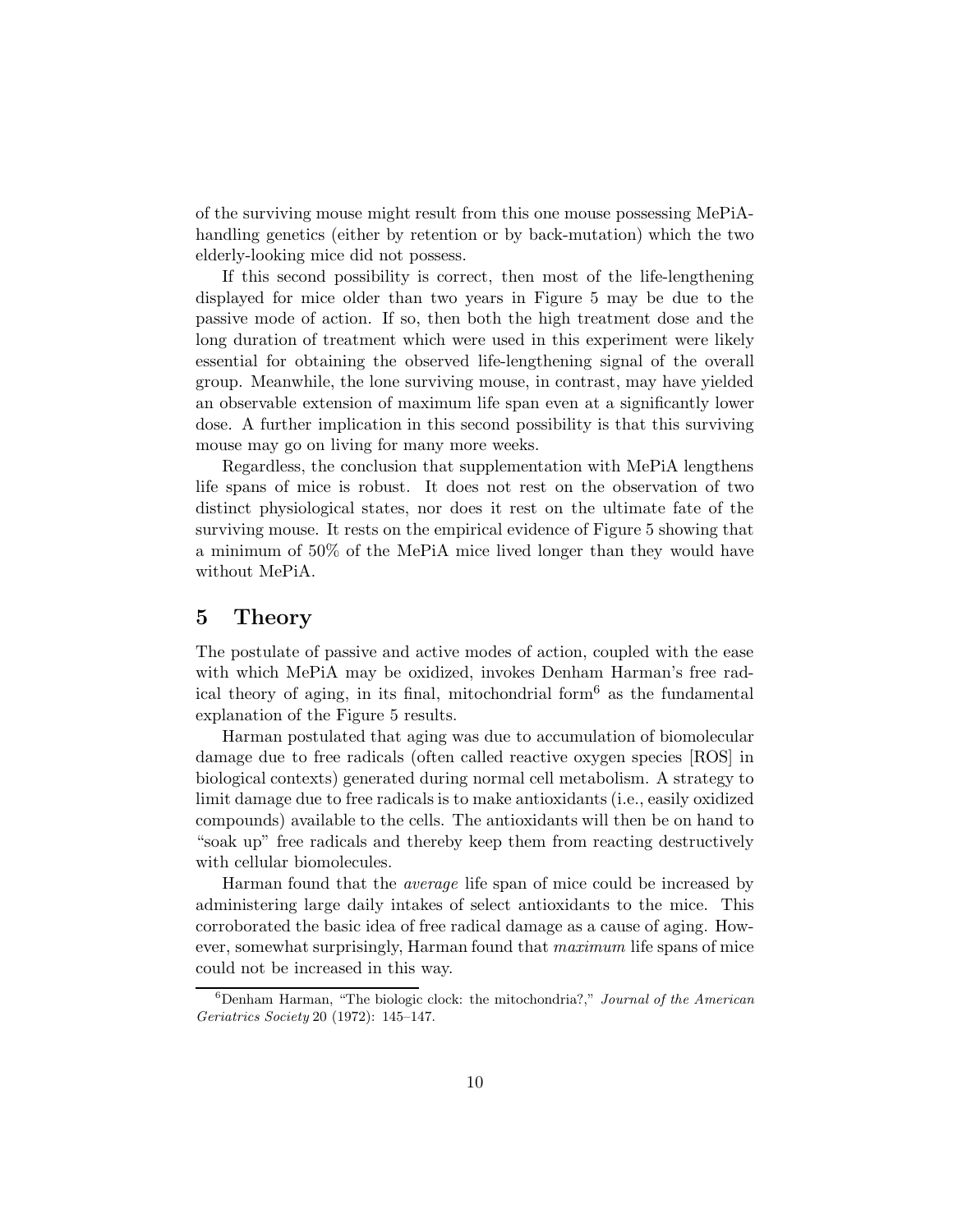This led Harman to postulate that the mitochondria were the main site of life-limiting free radical damage and that possibly the mitochondria were inaccessible to his antioxidants.

Harman's theory now seems remarkably insightful and correct as far as it goes. It now appears that all that is missing is: 1. recognition that a particular antioxidant is genetically specified for the mitochondria, and 2. identification of that particular antioxidant.

MePiA, I suggest, is the genetically specified antioxidant required to complete Harman's theory.

This MePiA mitochondrial free radical theory of aging provides the following explanation of Figure 5.

For the first six months of their lives, before treatment with MePA / MePiA began, batch 4 mice aged at a normal rate due to mitochondrial degradation occasioned by free radicals generated within their mitochondria. Following initiation of treatments, MePA mice continued to age at a normal rate, MePA being resistant to oxidation and hence offering no protection against free radicals. Meanwhile, aging in MePiA mice was slowed due to the presence in their mitochondria of easily oxidized MePiA.

When treatment ceased, a normal rate of aging resumed in passive-mode MePiA mice. But the mitochondria of these MePiA mice had suffered less damage than the mitochondria of MePA mice throughout the treatment phase. As a result, the MePiA mitochondria were able to sustain post treatment damage for a longer time than the MePA mitochondria before critical damage levels, resulting in death, were reached. This evidenced as lengthened life spans of the MePiA mice relative to the MePA mice.

For any active-mode MePiA mice (possibly the younger-looking, surviving mouse), the outcome would have been even better. In this mode, the mitochondria are expected to possess the genetics necessary to actively support the natural antioxidant role played by MePiA in the mitochondria, maximizing MePiA's effectiveness against free radicals in that critical location. This includes the possibility of transport proteins able to actively transport MePiA molecules into the mitochondria, concentrating and keeping them there, as well as enzymes to recycle/reactivate MePiA molecules following their reaction with free radicals in the mitochondria. Thus, in the active-mode case, cessation of treatment does not result in immediate loss of mitochondrial protection. For active-mode MePiA mice, MePiA sequestered and recycled in the mitochondria may go on providing protection for a long time.

The MePiA mitochondrial free radical theory of aging provides an explanation not only of the Figure 5 data, but also of the human life span data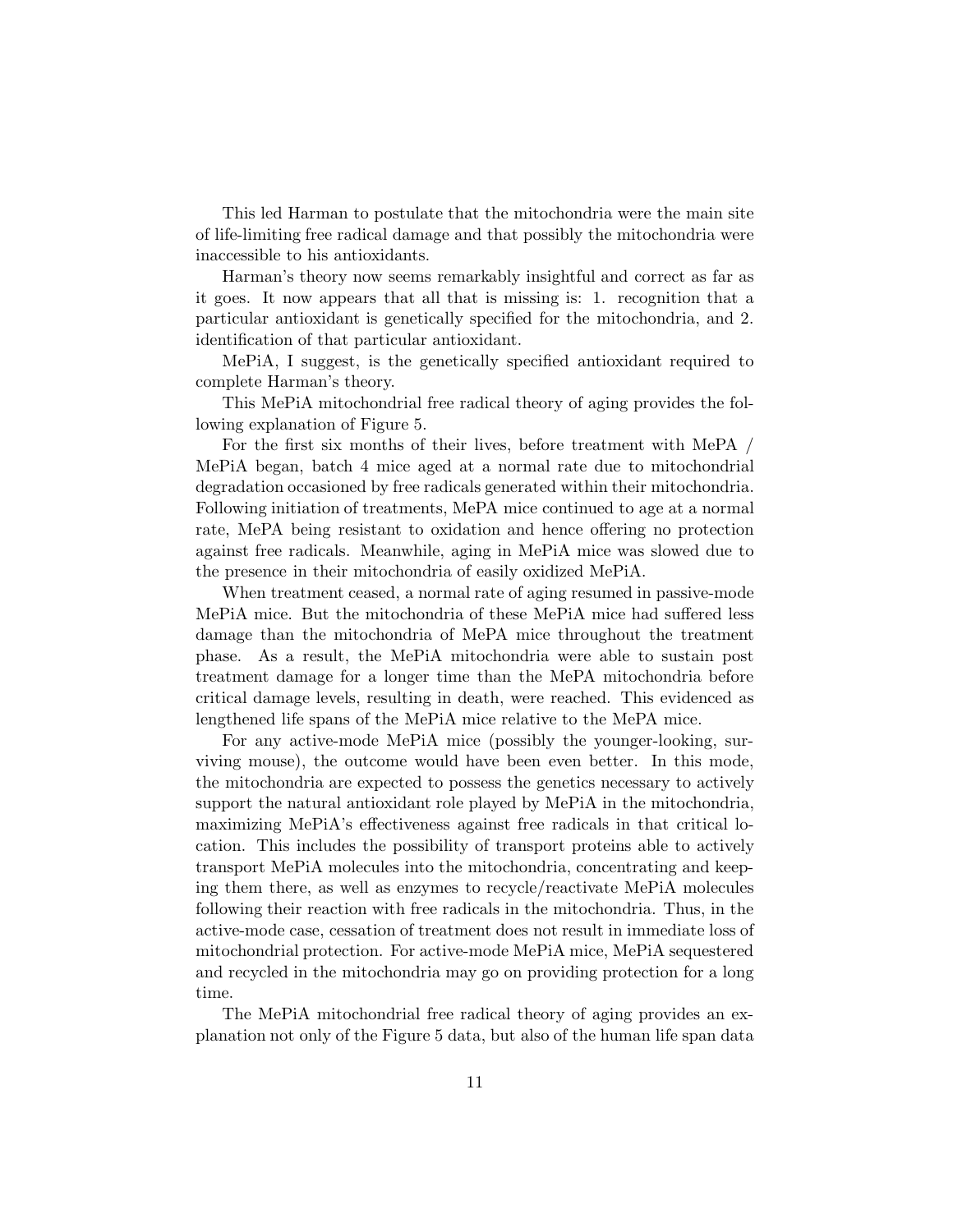mathematically modeled in *Aging: Cause and Cure*. Specifically, it explains the long biological half-life of the anti-aging vitamin found by that model.

The model finds a lifetime for MePA in the body of  $194\pm4$ years. The corresponding biological half-life is 135±3 years. This is a remarkably long biological half-life, which seems to imply specialized mechanisms for conservation of MePA and/or its metabolites.<sup>7</sup>

Updating "MePA" to "MePiA" everywhere in the above quote, one sees immediately that genetically programmed sequestering and recycling of MePiA in the mitochondria is precisely the sort of specialized conservation mechanism predicted by the model.

In addition, the passive and active modes of the MePiA mitochondrial free radical theory of aging explain why many of the MePiA mice of Figure 5 experienced so little life span gain from such large MePiA intakes.

The concentration of MePiA used in the mice experiment of Figure 5— 100 mg/L—is expected to be on the order of 10,000 times larger than the concentration of MePiA naturally available in rainwater thousands of years ago. Meanwhile, the life spans of the treated mice were increased only about 20% at best, while the life spans of pre-Flood humans exceeded modern human life spans by at least 1,000%. Why have the mice yielded so little gain from so much treatment?

If it is assumed that the passive mode of MePiA action predominates with modern mice, for reasons explained above, while the active mode predominated with pre-Flood humans, then this difference in concentration may be explained as the difference in efficiencies of mitochondrial free radical scavenging between the passive and active modes.

# 6 Independent Confirmation

Because fruit flies are, like mice, eukaryotes possessing mitochondria, the MePiA mitochondrial free radical theory of aging predicts that fruit flies treated with MePiA will exhibit life lengthening. A life span experiment using fruit flies, shown in Figure 6, confirms this prediction.

In this experiment, the survival curve of 194 fruit flies raised together in a single cage on media containing 1% by weight of MePiA was compared with

<sup>&</sup>lt;sup>7</sup>Gerald E. Aardsma, *Aging: Cause and Cure* (Loda IL: Aardsma Research and Publishing, 2017), page 88. www.BiblicalChronologist.org.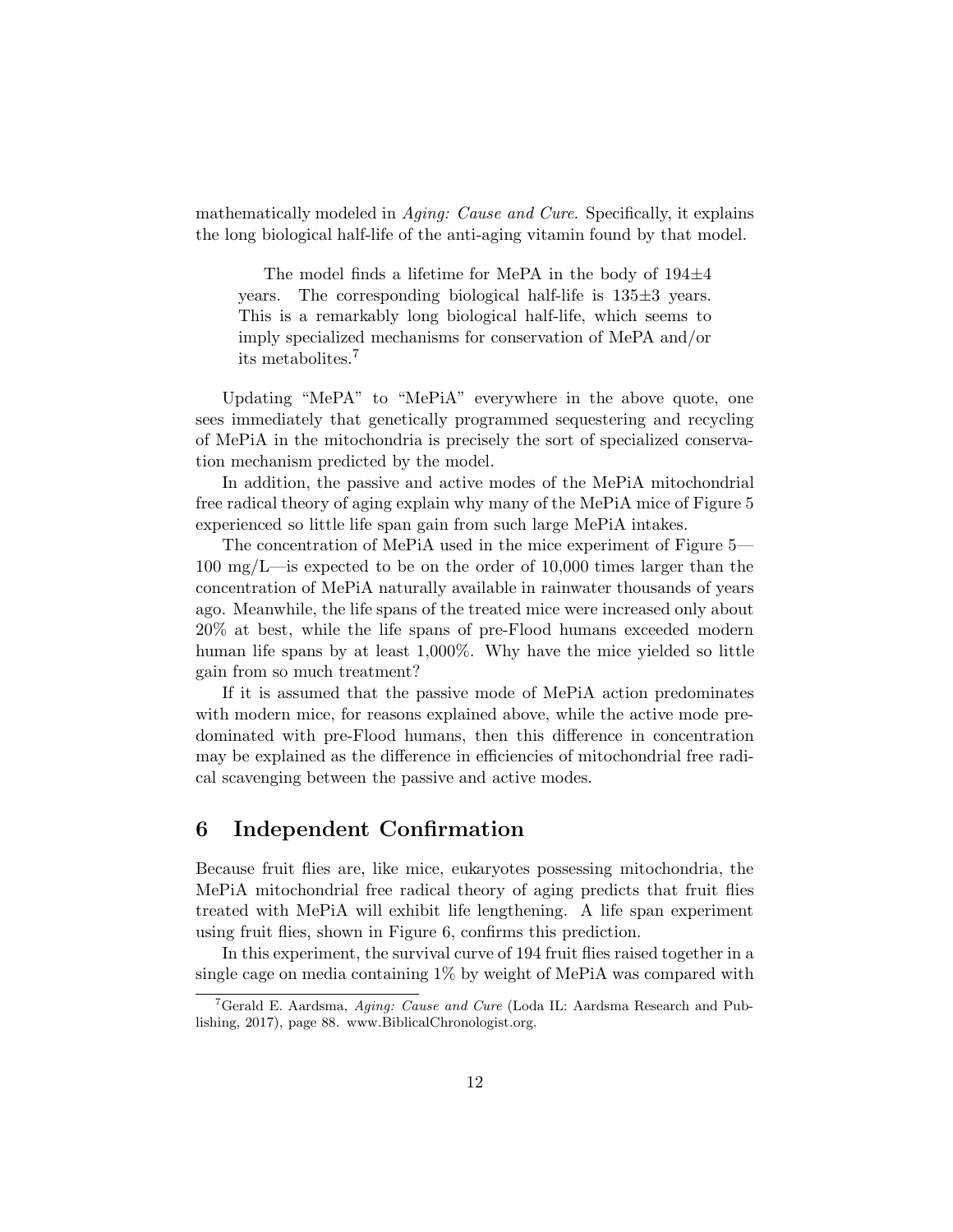

Figure 6: Survivorship curves of treated and untreated wild type fruit flies (Carolina Biological Supply) raised in the ARP lab.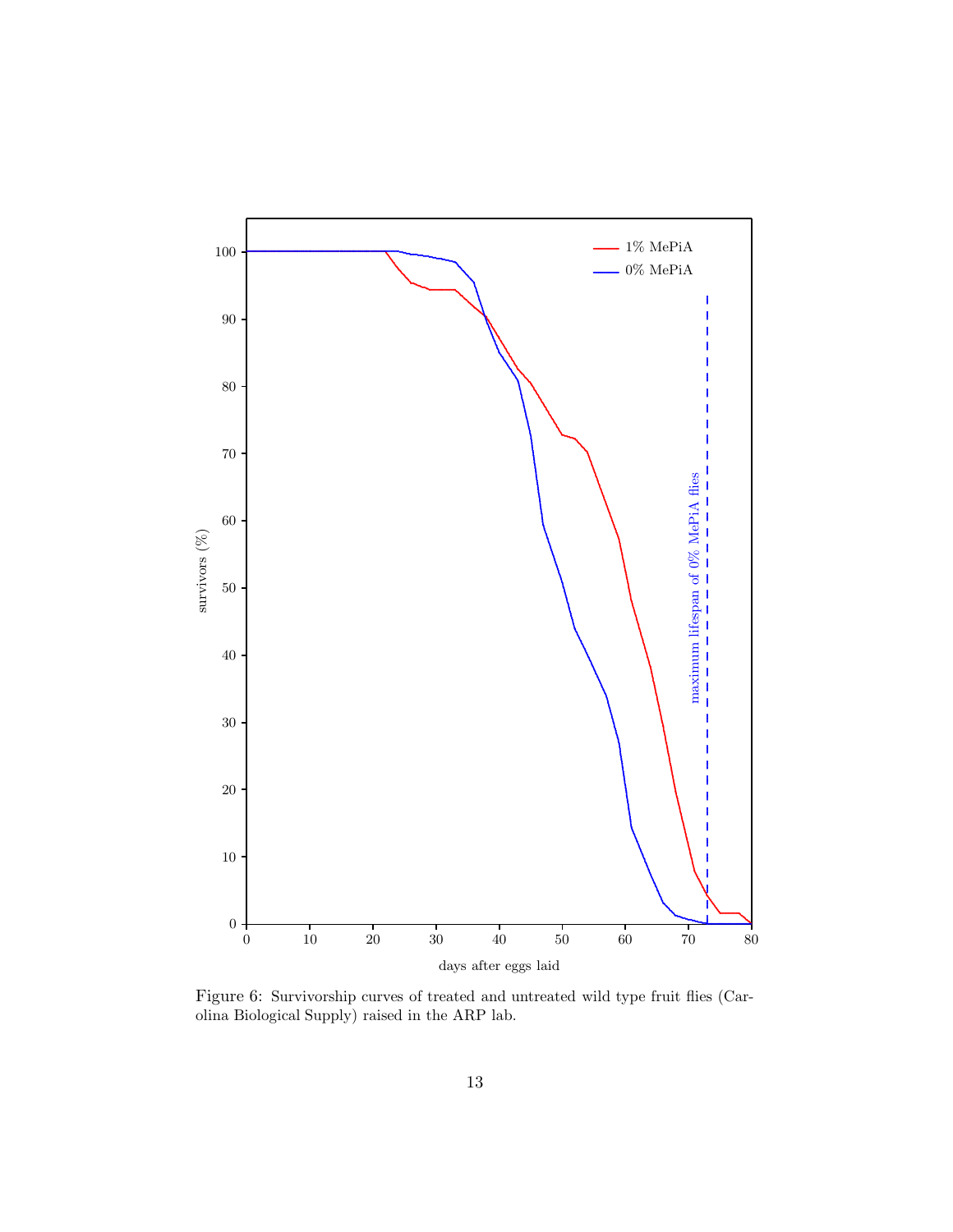that of 260 fruit flies raised together in a single cage on media containing no MePiA. Not only was the treated flies' average life span increased, but, once again, extension of maximum life span was observed. Of the 194 MePiA flies, 8 were yet surviving when the last of the 260 untreated flies had died. The observed extension of maximum life span for MePiA treated flies in this case was 7 days.

## 7 Conclusion

While vitamin MePA has been found to bestow numerous health benefits on humans, the mice data of Figure 5 show that these benefits will not significantly increase maximum life span beyond that experienced with MePA deficient diets. To increase maximum life span, the diet must be supplemented with vitamin MePiA.

Because MePiA is easily oxidized to MePA, dietary supplementation with MePiA seems likely to make MePA also available by in vivo oxidation of MePiA to MePA. It may turn out, ultimately, that the body's entire need for MePA may be met in this way. For the immediate future, however, prudence dictates that both MePiA and MePA be supplemented together in the diet, as has been nature's custom from ancient times.

Inclusion of both MePA and MePiA in animal (including human) diets promises both to prevent and to cure aging as we know it and to greatly extend maximum life spans.

# 8 Frequently Asked Questions

#### 8.1 Does the mathematical model still work with MePiA?

Yes it does. MePiA and MePA are indistinguishable to the model. This happens because they behave like twins in the environment. They both come from methylphosphine gas. They are both small, water-soluble acids. And they both leave the atmosphere in rainwater. Recall that Aging: Cause and Cure listed three vitamin X candidates: DMePiA, MePiA, and MePA.<sup>8</sup> All three were potentially able to satisfy the constraints of the model. MePiA was eliminated from consideration only because it was mistakenly thought to be toxic, based on the Figure 2 mice data.

<sup>8</sup>Gerald E. Aardsma, Aging: Cause and Cure (Loda IL: Aardsma Research and Publishing, 2017), page 75. www.BiblicalChronologist.org.